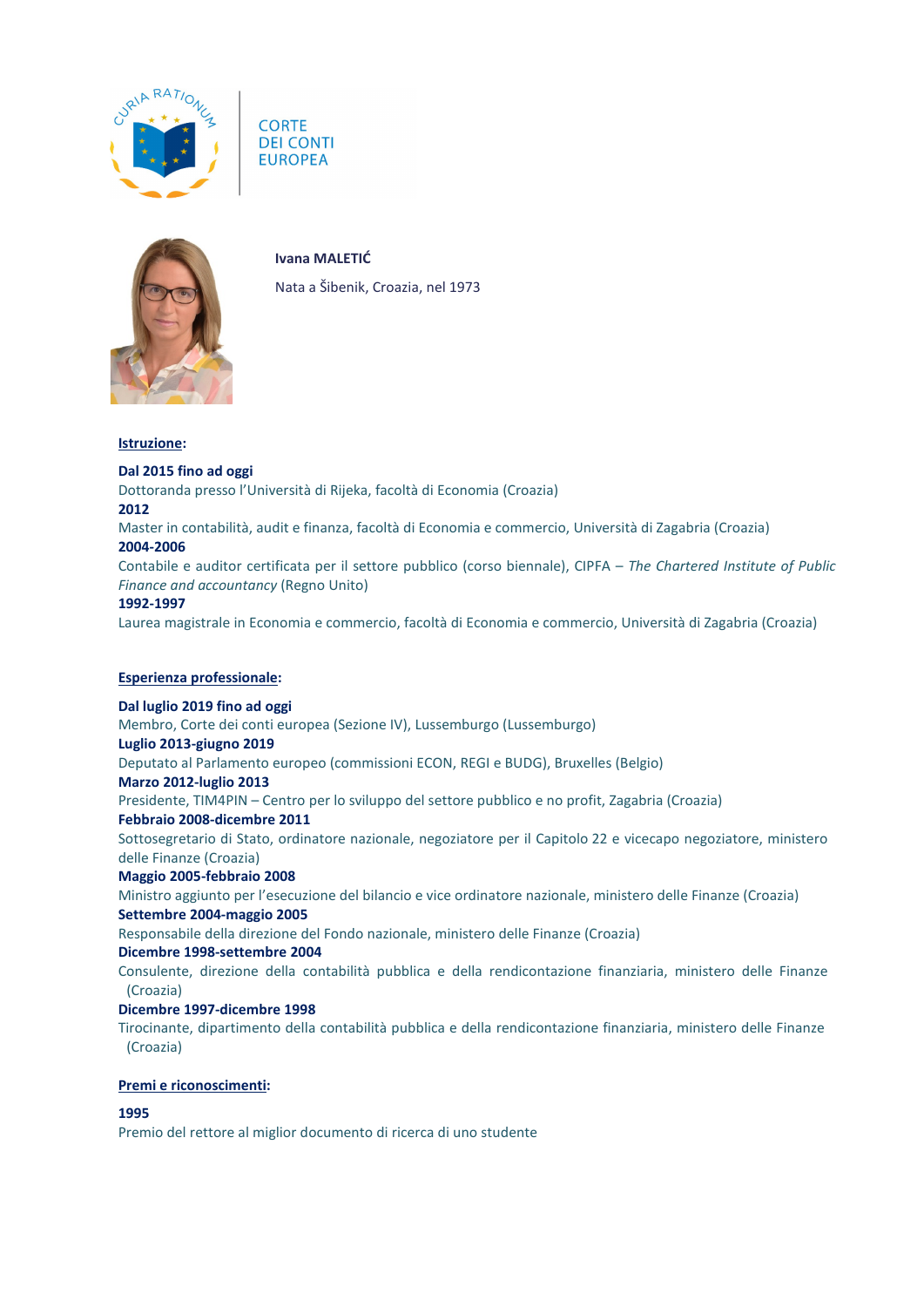# **Pubblicazioni:**

### **Libri:**

- 1) Maletić, I., Jakir Bajo, I., Stepić, D., *A Guide to Good Governance in the Public and Non-Profit Sector*, Center for Public and Non-Profit Sector Development TIM4PIN, Zagreb, 2018
- 2) Maletić, I., Kosor, K., Ivanković Knežević, K., et. al., *My EU Project: A Manual for the Preparation and Implementation of EU Projects*, Center for Public and Non-Profit Sector Development TIM4PIN, Zagreb, 2018
- 3) Maletić, I., Kosor, K., Copić, M., et al., *EU Projects – from Idea to Realization*, Center for Public and Non-Profit Sector Development TIM4PIN, Zagreb, 2016
- 4) Maletić, I., Bešlić, B., Copić, M., Kosor, K,., Kulakowski, N., Zrinušić, N., *EU Project Management*, Center for Public and Non-Profit Sector Development TIM4PIN, Zagreb, 2014
- 5) Maletić, I., et. al., *Fiscal Responsibility - Completing Questionnaires, Compiling Plans and Reports*, Center for Public and Non-Profit Sector Development TIM4PIN, Zagreb, 2013
- 6) Maletić, I., Stepić, D., Jakir Bajo, I., Knežević, M., Kozina, D., *Fiscal Responsibility and Financial Management*, Center for Public and Non-Profit Sector Development TIM4PIN, Zagreb, 2012
- 7) Maletić, I., Jakir-Bajo, I., Zorić, A., *Fiscal Responsibility*, Croatian accountants and financial officials community, Zagreb, 2011
- 8) Maletić, I., Vašiček, D., Jakir-Bajo, I., et al., The A*ccounting of Budget and Budget Users*, Croatian accountants and financial officials community, Zagreb, 2008
- 9) Maletić, I., Jakir-Bajo, I., *Budgetary Planning and Accounting*, Centre for accounting and finance, Zagreb, 2003
- 10) Maletić, I., Lončar-Galek, D., Mencer, J., et. al., Application of the Budget Accounting Plan 2003/2004, Croatian accountants and financial officials community, Zagreb, 2003
- 11) Maletić, I., Vašiček, V., Vašiček, D., *Introduction to Budgetary Accounting 2002*, Croatian accountants and financial officials community, Zagreb, 2002
- 12) Maletić, I., Jakir-Bajo, I., *Budgetary Accounting*, Informator, Zagreb, 2001
- 13) Maletić, I., Vašiček, D., Jakir-Bajo, I., et al., *Budgetary system: Accounting, Finance, Audit, Taxes*, Croatian accountants and financial officials community, Zagreb, 2000

## **Articoli in riviste scientifiche con comitato di redazione internazionale e revisione internazionale:**

- 1) Maletić, I., Kandžija, V., *The Accession Process and IPA Funds in Bosnia and Herzegovina – an Opportunity for Restructuring Public Spending and Convergence Towards the EU*, Proceedings of the International Scientific Conference "Economic system of European Union and accession of Bosnia and Herzegovina – Challenges and Policies Ahead" , Faculty of Economics, University of Mostar, ECSA - European Community Studies Association in BiH, p. 238-267, Mostar, 2017
- 2) Maletić, I., Petričko, I., Vašiček, D., *Comparative Analysis of Croatia's Position in the Context of International Competitiveness*, in the book *Competitiveness as a process*, ECSA - European Community Studies Association in BiH, p. 13-42, Mostar, 2017
- 3) Maletić, I, Redžepagić, S., *Experience in management and absorption of the EU pre-accession funds in Croatia – lessons learned*, in the book *Absorption Capacity of EU pre-accession Programmes in the Western Balkan Countries*, p. 311-327, Nice, 2014
- 4) Maletić, I., Vašiček, D., Kandžija, J., *Croatian experiences in Management and Absorption of the EU Pre-Accession Funds*, Proceedings of the 9th International Conference "Economic Integration, Competition and Cooperation – Accesion of the Western Balkan Countries to the European Union", p. 737-755, Rijeka, 2013
- 5) Maletić, I., Vašiček, D., *Current Trends and Requirements in Financial Management as Support for the Process of Europeanization of Public Administration*, Proceedings of the 14th International Symposium "Turning to an Innovative and Creative Bosnia and Herzegovina", p. 345-361, Sarajevo, 2013
- 6) Maletić, I., Vašiček, D., *Europeanisation Reforms of the Financial Management System*, Institute of Public Administration, Novi Informator, p. 393-420, Zagreb, 2011
- 7) Maletić, I., et al., *General framework of administrative convergence provided by Croatian public administrative reforms*, in the book *Administrative Convergence and Reforms in South-Eastern European States - Analyses, Models and Comparative Studies*, No. 2, Editura Economică, p. str. 141-188, Bucharest, 2011
- 8) Maletić, I., Primorac, M., Sopek, P., *The Net Fiscal Effect of Pre-Accession and Accession of Bosnia and Herzegovina to the European Union*, Proceedings of the Symposium "Challenges and perspectives of integration in countries of South-Eastern Europe", p. 269-285, Tuzla, 2011